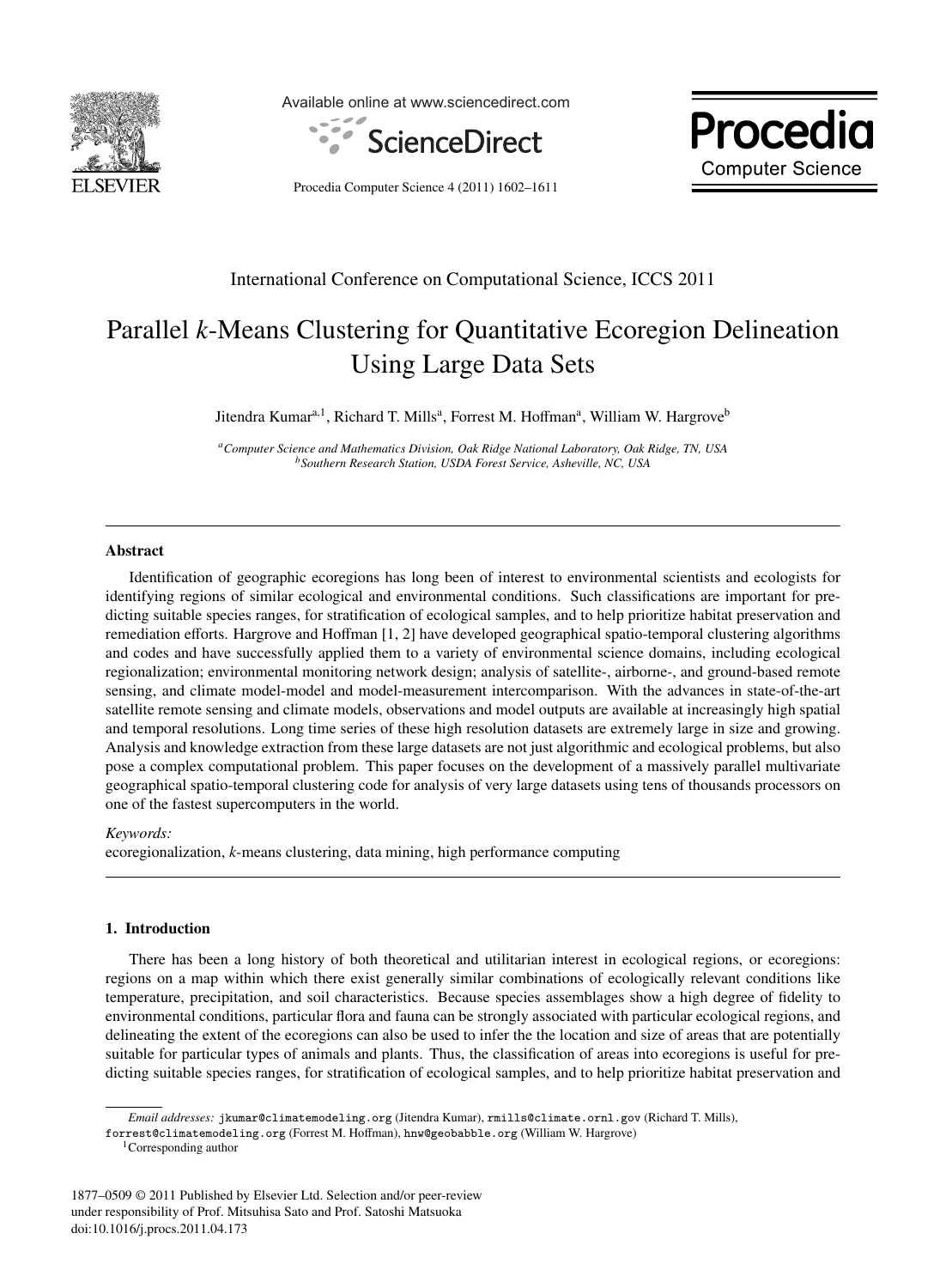remediation efforts.

Ecoregions are also used in a more specific way to estimate the extent of suitable habitat for a particular species of interest. In such cases, the ecological habitat requirements of a single species, sometimes referred to as its ecological niche or permissible environmental envelope, are used to identify one or more ecoregions along a gradient of suitability. In the case of threatened or endangered species, a well-executed ecoregion classification can be used to identify and locate the extent of suitable habitat for the purposes of preserving or improving it. In the case of invasive species, an ecoregion classification can be used to gauge the susceptibility of new areas to invasion. Efforts to slow or stop the invasion can be focused within highly suitable areas rather than being squandered on areas that are not as susceptible.

Ecoregions can also be used to extrapolate or interpolate results obtained from a network of measurements or samples. A network in this case is a spatial constellation of sample locations, field stations, or monitoring instruments. Measurements taken within one ecoregion are probably representative of the entire region, and the degree to which another, unmeasured region is similar to the one having a measurement defines how applicable that measurement might be within the unmeasured region. One can also determine how adequate the network of samples itself is for representing the ecological conditions within the greater map that contains it. Regions most poorly represented by the network (i.e., most different from the most similar sample) are the best candidates within which new, additional samples should be taken.

Until recently, ecoregions were usually delineated freehand by human experts, and thus represented codifications of expert opinion. While experts can justify their placement of ecoregion boundaries in particular locations, the methods used in such delineations are neither transparent nor repeatable. Neither are the datasets being used open for inspection. In an effort to make the ecoregion delineation process more rigorously quantitative, two of us [1] began to explore the use of multivariate statistical clustering, using the *k*-means algorithm, as an approach for ecoregion classification. Such an approach, based on selected ecological characteristics supplied as map layers within a Geographical Information System (GIS) system, quantifies ecological similarity as the inverse of Euclidean distance separating two points in a data space having as many dimensions as there are input map layers, once the normalized values from each map layer are used as coordinates to locate each point. Two points that lie close to each other in data space will, by definition, have a very similar combination of input characteristics, and should perhaps therefore be classified into the same ecoregion. Because the *k*-means clustering analysis is entirely independent of the geographic location, the process is free to identify even the points widely separated in space as being in the same ecoregion, given enough similarity in the ecological conditions at each point. Thus, even spatially disjoint or distant mountaintops or swamps can be identified as having a high degree of ecological similarity.

A rich body of research in computational data mining exists in the literature with work done by various researchers on the development of clustering algorithms [3, 4, 5, 6]. However, clustering of large datasets remains a computationally intensive and challenging task. Judd et al. [7] designed and implemented a parallel clustering algorithm for a network of workstations. They used a client-server approach where a block of work assignments were sent to each client process, which then calculates the block partial sum of each cluster and sends the results back to the server. The server collects the partial sums from all clients, calculates the new centroids and returns the new centroids to all clients to begin a new iteration. They used Parallel Virtual Machine [8] and Message Passing Interface (MPI) [9] for their implementation. They applied the method to datasets with up to 262,144 records and tested the scaling for up to 16 processors. Dhillon and Modha [10] developed a parallel *k*-means algorithm based on a message-passing model. They distributed the data to each parallel process to operate on them independently. A synchronization step was carried out at the end of each iteration using MPI Allreduce. They applied their implementation to datasets with up to 2,097,152 records (with 16 dimensions per record) and achieved excellent scaling for up to 16 processors. Li and Chung [11] developed a parallel bisecting *k*-means algorithm and implemented it in Java, using Remote Method Invocation (RMI) for interprocess communication. The largest dataset tested by them had 2,097,152 records (with 8 dimensions per record). They achieved good scaling with their method up to 8 processors on a Linux cluster. While design and implementation of parallel clustering algorithms has been reported by many researchers in the literature, the application of most of them has been limited to small datasets on small scale computing clusters. State-of-the-art satellites, airborne and ground-based remote sensing stations and global climate models provide massive amounts of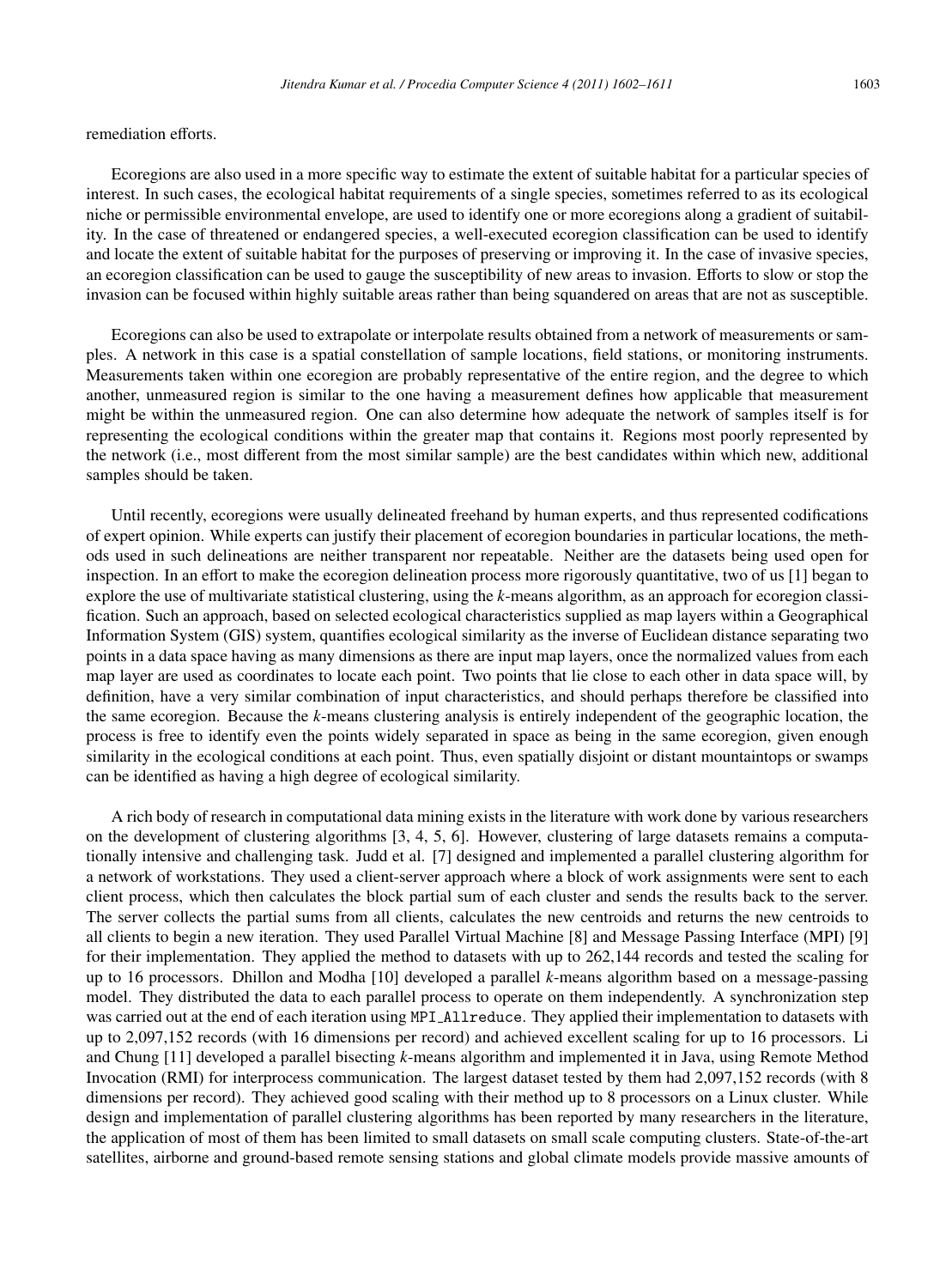data that can be utilized for ecology and environmental sciences studies. The focus of work reported here is the design and implementation of a massively parallel clustering algorithm to enable the analysis of massive amounts of data using some of the largest supercomputers in the world.

#### 2. Cluster analysis algorithm

#### *2.1. The k-means Algorithm*

*k*-means is a popular algorithm for clustering of a dataset  $(X_1, X_2, ..., X_n)$  with *n* records into *k* clusters. The number of desired clusters, *k*, is supplied as an input to the algorithm and remains fixed. The iterative algorithm starts with initial "seed" centroids  $(C_1, C_2, ..., C_k)$  and tests the Euclidean distance of each map cell  $(X_i, 1 \le i \le n)$  to every centroid  $(C_i, 1 \le i \le k)$ , classifying it to the closest existing centroid. After all map cells are classified, a new centroid is calculated as the mean of all dimensions of each map cell classified to that centroid. Thus, the centroids move through the data space while the map cells remain fixed. The classification converges and iterations stop when fewer than a fixed number of map cells change their cluster assignment from the previous iteration (we use < 0.05%).

#### *2.2. Speedup Using the Triangle Inequality*

Ecoregion classifications increase in utility and sophistication as they cover wider areas with higher spatial resolution, and consider greater numbers of ecological characteristics. The highly multivariate nature of the problem, combined with the exponential increase in map cells with increasing resolution, leads to large datasets and significant computational effort, necessitating a parallel computational approach. Unlike many parallel problems, however, the size of the input data sets can make the *k*-means algorithm more I/O limited than CPU-bound. Nevertheless, the great majority of the computations consist of Euclidean distance calculations and comparisons in higher-order data space.

An acceleration technique using the triangle inequality [12, 13] was implemented that reduces the number of Euclidean distance calculations by establishing an upper limit on distances between data points and centroids. The speedup algorithm eliminates unnecessary point-to-centroid distance calculations and comparisons based on the previous cluster assignment and the new inter-centroid distances. Using the triangle inequality [12], if the distance between the last centroid assignment  $C_l$  and the new candidate centroid  $C_m$  is greater than or equal to the distance between the point  $X_i$  and the last centroid  $C_i$ , then calculation of distance between the point  $X_i$  and the candidate centroid *Cm* is not required. The triangular inequality states that  $d(C_l, C_m) \leq d(X_i, C_l) + d(X_i, C_m)$  where the function  $d(a, b)$ represents the Euclidean distance between the points *a* and *b*. Thus,  $d(X_i, M_i) \geq d(M_i, M_m) - d(X_i, C_i)$ . Therefore, if  $d(C_l, C_m) \geq 2d(X_i, C_l)$ , it can be concluded that  $d(X_i, C_m) \geq d(X_i, C_l)$  without calculating  $d(X_i, C_m)$ . Thus the candidate centroid,  $C_m$ , can be eliminated without ever computing its distance to the point  $X_i$  because the last centroid,  $C_l$ , is equally close or closer. The required distance evaluations can be further reduced by sorting the inter-centroid distances. The new candidate centroids are evaluated in the order of their distance from the former centroid, *Cl*. No evaluations are required once the critical distance  $2d(X_i, C_i)$  is surpassed. The nearest centroid is known from a previous evaluation. When the number or points, *n*, is much larger than the number of clusters, *k*, the cost of sorting inter-centroid distances is negligible. The time required to complete each iteration also decreases as the clusters approach convergence, *i.e.*, fewer data points change their cluster membership, and the locations of the cluster centroids stabilize.

# *2.3. Empty Clusters and Centroid Warping*

It is possible for a centroid to have no member map cells assigned to it at the end of an iteration. Such empty clusters, if not populated at convergence, will result in dividing the map into fewer ecoregions than specified by the user. Our implementation handles empty clusters using a "worst of the worst" method. During the cluster assignment process, the sum of distances of all the points in a cluster to the cluster centroid is calculated at each process. In the event of an empty cluster, a global reduction operation is carried out to identify the "worst" cluster with the highest average distance. Once the "worst" cluster is chosen, the "worst" point in that cluster is identified and is assigned to the empty cluster with its centroid set to be at that point. The centroids of all the clusters are updated at the end of the iteration to reflect the changes due to warping. Each process keeps track of the information required to identify the worst cluster and the point, although a global reduction is performed only when a empty cluster is found. A cluster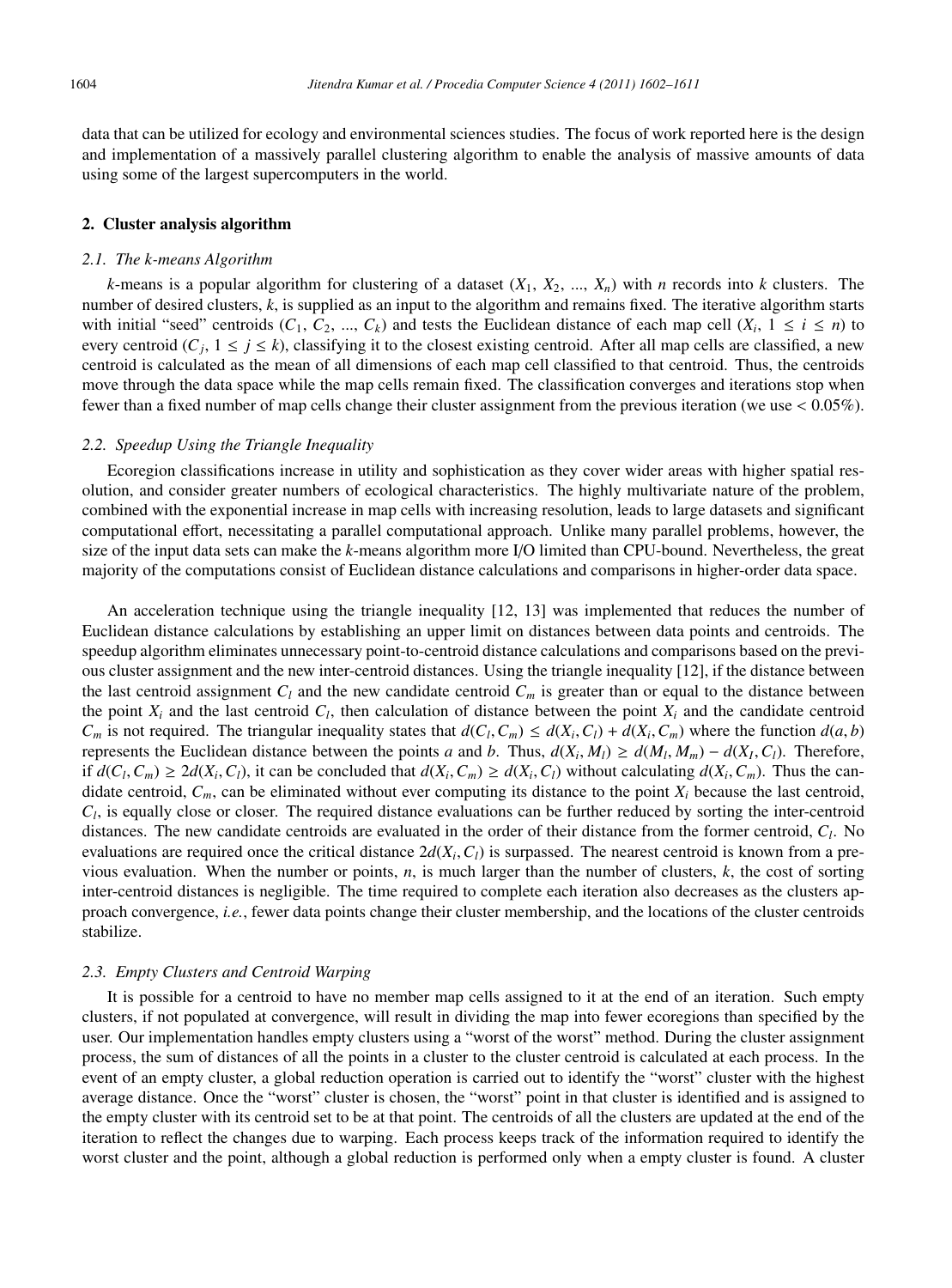

Figure 1: Flowchart for parallel *k*-means algorithm

with a single member is never chosen for warping of an empty cluster. Any number of empty clusters can be handled using this method. Convergence is not reached in an iteration if an empty cluster found.

#### *2.4. Parallel k-means Clustering Implementation*

A massively parallel and scalable implementation of a parallel *k*-means algorithm was developed for cluster analysis of very large datasets (Figure 1). The implementation was done in the C language using the Message Passing Interface (MPI) for distributed memory parallelism [9]. The dataset to be clustered is divided among the available number of processes, which read the data from a single file using MPI parallel file I/O. The initial seed file is read by one processor (Rank 0) and is broadcast to all the processes. The algorithm works exactly the same way as the standard serial *k*-means algorithm. However, every process operates only on its chunk of the dataset, carries out the distance calculation of points from the centroids and assigns it to the closest centroid. Each process also calculates the partial sum along each dimension of the points in each cluster for its chunk for the centroid calculation. At the end of the iteration, a global reduction operation is carried out, after each process obtains the information, to calculate the new cluster centroids. Iterations are carried out until convergence, after which the cluster assignments are written to an output file. For portability reasons, the options to use MPI parallel I/O or serial file I/O with scatter/gather operations was implemented. For smaller data sets, use of serial I/O is recommended to avoid the overhead associated with parallel I/O.

#### 3. Application

#### *3.1. Study Datasets*

Performance of the parallel *k*-means algorithm and implementation was evaluated using three real-world example datasets. These three datasets (Table 1) have been used in this study to test a broad combination of small to large *n* and *k* clustering problems and to test the computational efficiency and scalability of the implementation.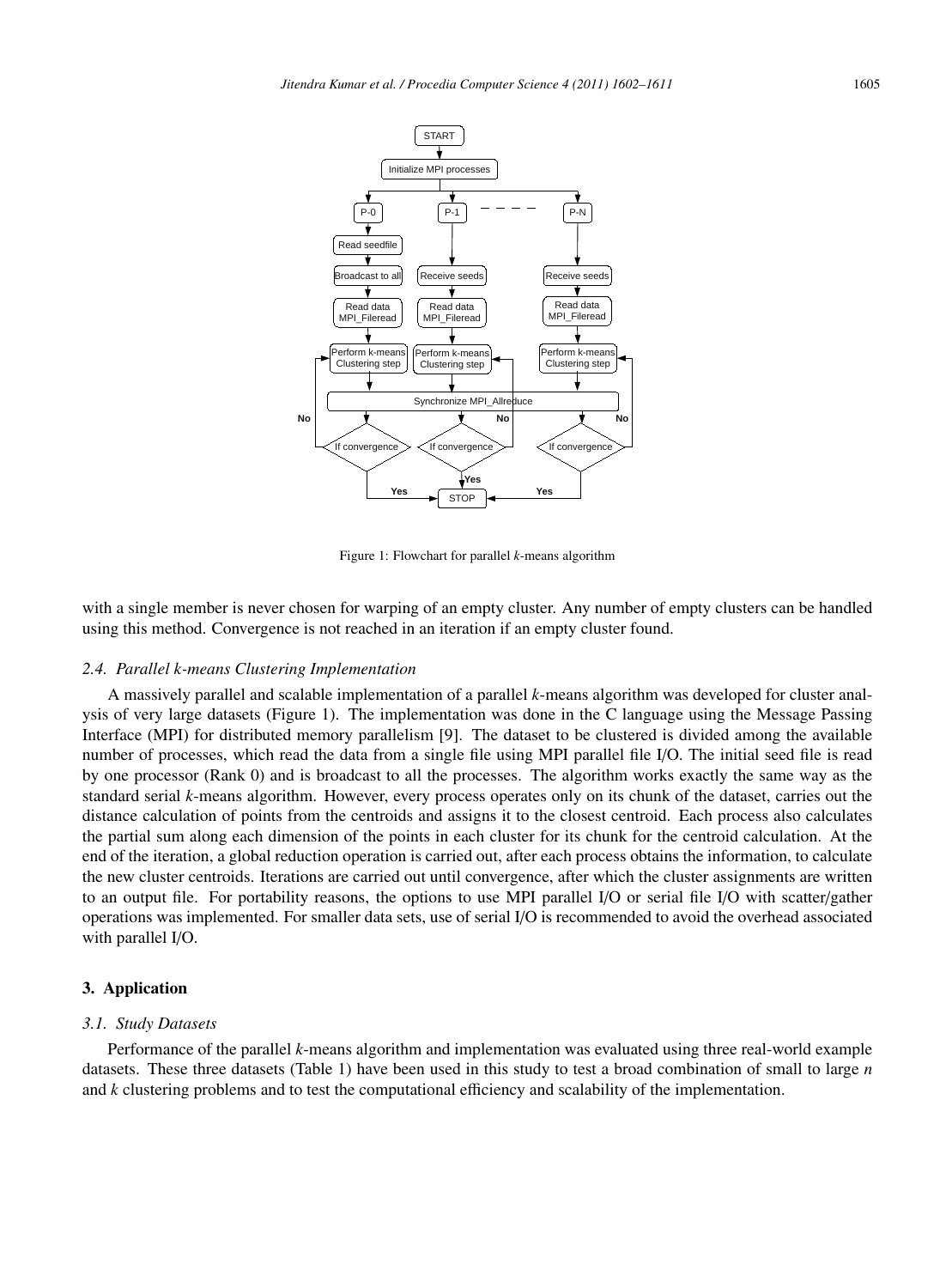| <b>Dataset</b> | No. of dimensions | No. of records | Dataset size |
|----------------|-------------------|----------------|--------------|
| fullUS         | 25                | 7.801.710      | 745 MB       |
| AmeriFlux      | 30                | 7.856.224      | 900 MB       |
| Phenology      | 22.               | 1,024,767,667  | 84 GB        |

Table 1: Summary of datasets used

*fullUS Dataset:* The dataset is a national map of the conterminous United States at 1 km<sup>2</sup> resolution (nearly 8M map cells) consisting of 25 variables from maps with values for elevation, soil nitrogen, soil organic matter, soil water capacity, depth to water table, mean precipitation, solar irradiance, degree-day heat sum, and degree-day cold sum.

*AmeriFlux Dataset:* The second example strives to produce homogeneous national carbon flux ecoregions, starting with 30 ecologically relevant characteristics. The input characteristics include factors relating to the abiotic environment, including temperature and precipitation during the growing and non-growing seasons, and several soil characteristics, as well as satellite-based characteristics of the vegetation, including seasonal leaf area index and greenness, as well as percent tree and shrub cover. Finally, modeled estimates of seasonal gross primary productivity and respiration are included. The proximate purpose of this ecoregionalization was to gauge the adequacy and representativeness of the DOE AmeriFlux network of carbon eddy flux co-variance measurement towers. The input layers and purpose are more thoroughly described in [5] and at http://www.geobabble.org/flux-ecoregions/.

*Phenology Dataset:* The third example sets out to delineate national phenological ecoregions, or phenoregions. Phenoregions are ecoregions within which the vegetation has the same timing of green-up in the spring and browndown in the fall. This third dataset consists of a temporally-smoothed MODIS-based greenness index, calculated and accumulated at 16-day intervals for the calendar year, over the years 2003 through 2009 nationally at 231 m resolution. There are 146,395,381 map cells in the phenology dataset, each with 22 characteristics, consisting of consecutive greenness observations. The dataset is divided into homogeneous phenoregions nationally.

#### *3.2. Computational resources used*

Work reported in this study was carried out using Jaguar, a Cray XT5 supercomputer at Oak Ridge National Laboratory. It consists of 18,688 compute nodes of dual hex-core AMD Opteron 2435 (Istanbul) processors running at 2.6 GHz, 16 GB of DDR2-800 memory, and a SeaStar 2+ router. It contains a total of 224,256 processing cores, 300 TB of memory, and a peak performance of 2.3 petaflops.

#### 4. Results and discussions

### *4.1. Scaling with increasing k (number of clusters) and n (dataset size)*

The parallel *k*-means algorithm was applied to three above mentioned datasets of different sizes (*n*) and for different number of desired clusters (*k*). The purpose of these studies was to understand the performance and scalability of the algorithm for clustering increasingly large datasets and for increasing numbers of clusters. Figure 2 shows the scaling of the three datasets of increasing size for increasing numbers of clusters,  $k = 10, 25, 50, 100, 500$  and 1000. Good performance was achieved by the algorithm in terms of simulation time for all the datasets. Also, a significant improvement in the scaling was achieved by the use of the triangle inequality acceleration technique. As the required number of distance evaluation increases with the increase in the number of desired clusters, the improvement due to use of acceleration techniques increases significantly. Figure 3 shows the number of distance calculations required for the clustering with and without the use of triangle inequality acceleration. Simulations for results presented in Figures 2 and 3 were carried out using 1024 processing cores.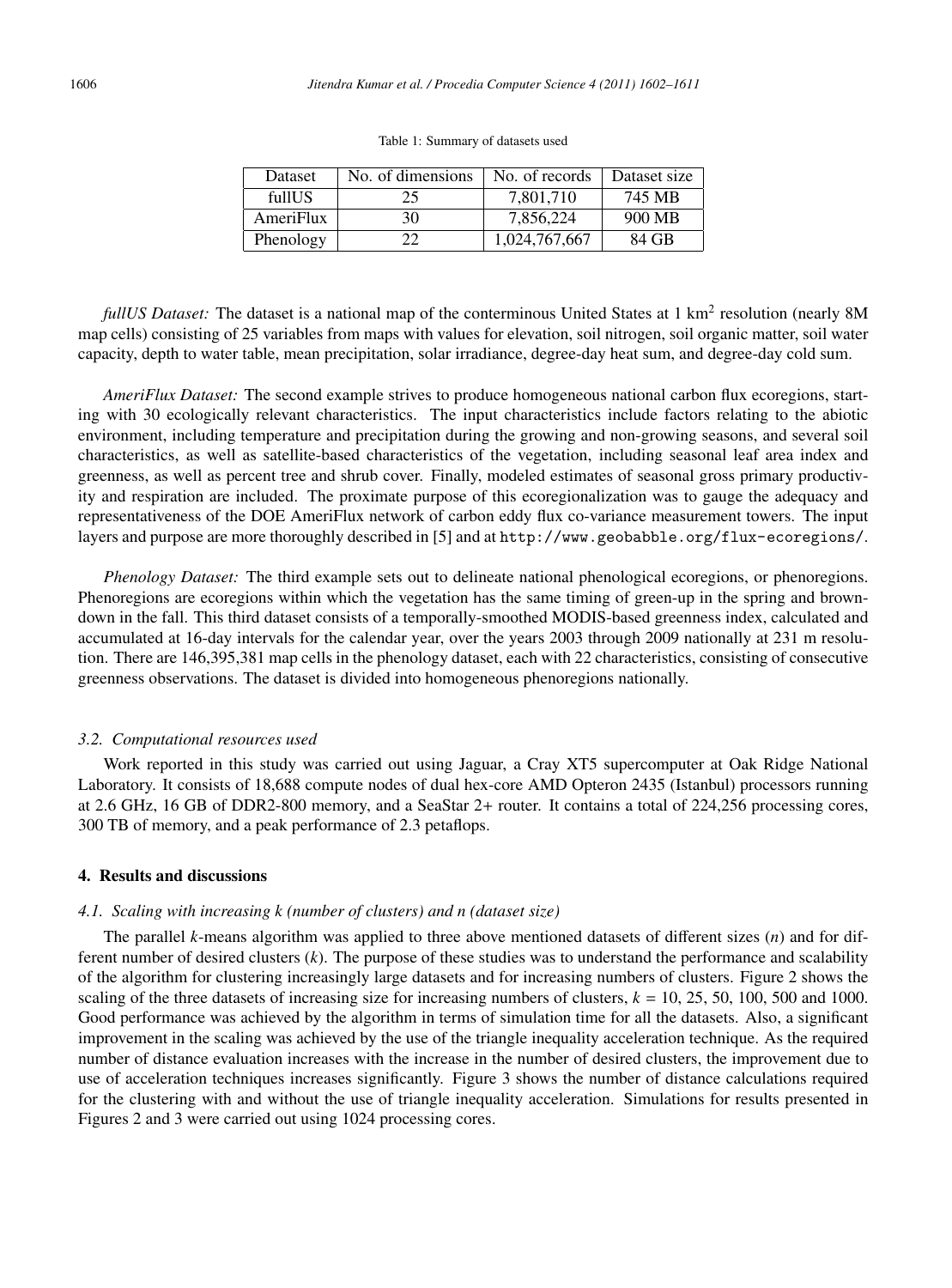

Figure 2: Simulation time of parallel *k*-means algorithm with increasing *k* and *n* (X-Axis: Number of desired clusters, Y-Axis: CPU Time)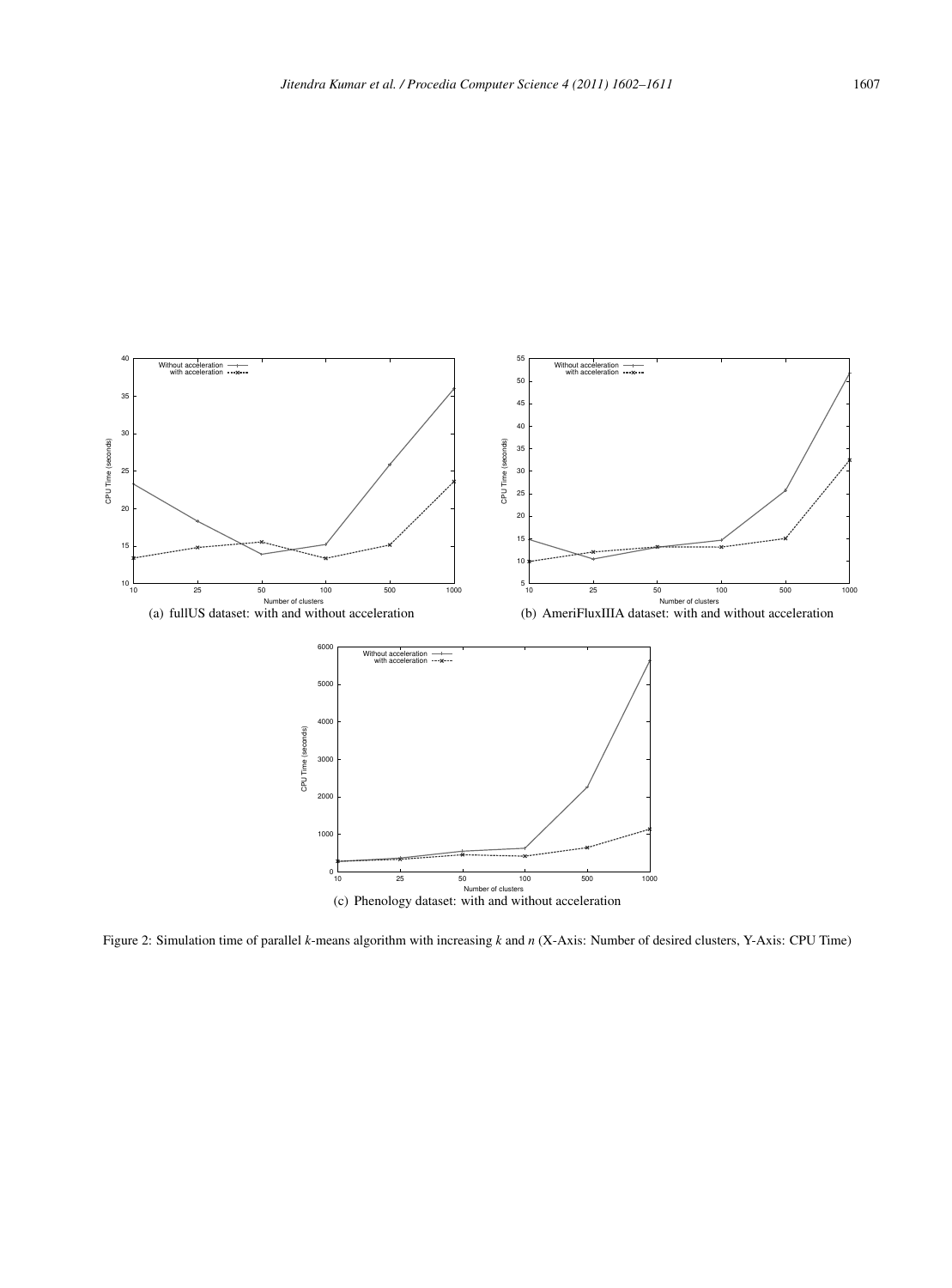

Figure 3: Scaling with increasing *k* and *n* (X-Axis: Number of desired clusters, Y-Axis: Number if Euclid distance calculations)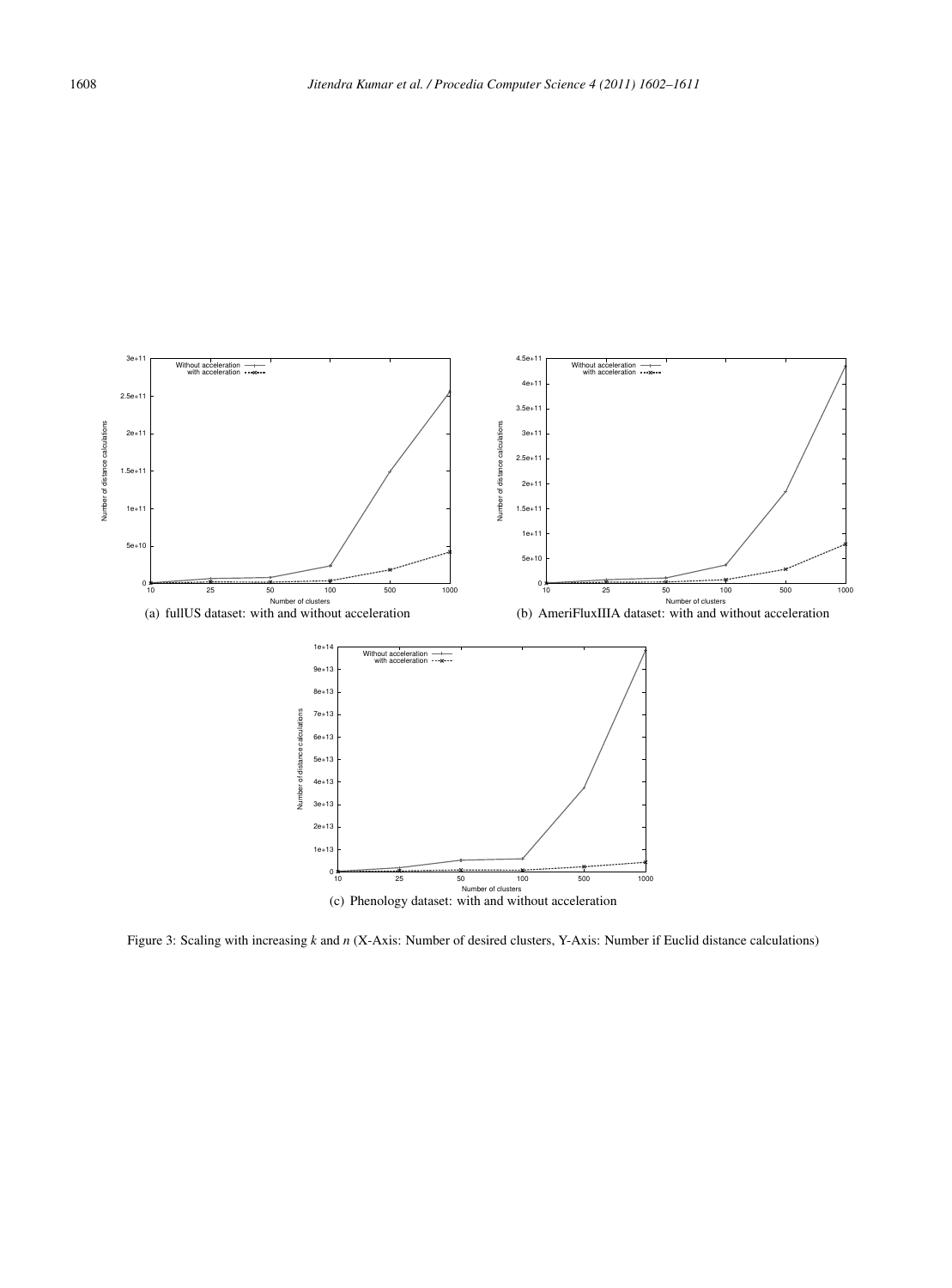

Figure 4: Scaling of the parallel *k*-means algorithm on Jaguar Cray XT5 for the Phenology dataset

#### *4.2. Scaling with processing cores*

Computational complexity of the clustering simulations increases with the increase in the size of the dataset and the number of desired clusters leading to a very long time to solution. Large numbers of processors available on ultra-scale supercomputers can be used to reduce the time to solution for the clustering simulations and make it feasible to carry out large numbers of simulations required for environmental and ecological studies. However, it is necessary to design the implementation to efficiently use larger numbers of processors. A detailed scaling analysis of the developed parallel *k*-means algorithm was carried out. Figure 4 shows results of the scaling analysis of the algorithm using the Phenology dataset for 50 and 1000 desired clusters. Excellent scaling was achieved up to 32,768 processors on the Jaguar Cray XT5 system for the dataset of approximately 84 GB in size (single precision binary). It can be observed that the time spent doing file I/O (read and write) during the cluster analysis increases slightly with the increase in number of processors, but the time for distance calculations is significantly reduced with computations being distributed to a larger number of processors, leading to a reduction in time-to-solution. The increase in file I/O times (especially read) with increasing processing cores is an artifact of Lustre filesystem performance on the Cray XT5 system. For 50 clusters (Figure 4a) a decrease in simulation time is observed up to 8192 processors, until file I/O overhead takes over the gain in speedup due to parallel distance calculations by the algorithm, leading to an overall increase in simulation time. Similar patterns of file I/O overhead (Figure 4b) were also observed for the 1000 clusters case. For larger numbers of desired clusters requiring significantly more distance calculations, better speed up is achieved by the parallel clustering algorithm. The time spent in file I/O is negligible compared to the speedup achieved by the distance calculations, thus good scaling is maintained up to 32,768 processors (Figure 4b). The developed implementation can be readily applied to analysis of even larger datasets and can efficiently use hundreds of thousands processors on modern supercomputers.

#### *4.3. Load imbalance*

For the standard *k*-means algorithm, with an equal distribution of data among the parallel processes, exactly the same amount of computation would be required by each process for clustering. However, use of the triangle inequality acceleration technique avoids many unnecessary distance evaluations. This reduction in computation will usually be different for different processes, inducing some load imbalance in the parallel cluster algorithm. The magnitude of load imbalance depends on the dataset and on the number of clusters desired. Figure 5 shows the load imbalance in terms of the number of distance calculations performed by each process (using 1024 processes) for the standard *k*-means and triangle inequality accelerated parallel *k*-means algorithms for the fullUS and AmeriFlux datasets. While some load imbalance is introduced by the triangle inequality acceleration algorithm, it is acceptable given the significant reduction in the computation achieved by it.

#### *4.4. Ecoregionalization based on the Phenology dataset*

A wide range of cluster simulations were carried out for all three datasets, and results were analyzed. Presented here are some results and analysis based on the phenology dataset. Figure 6 shows a map of phenoregions for the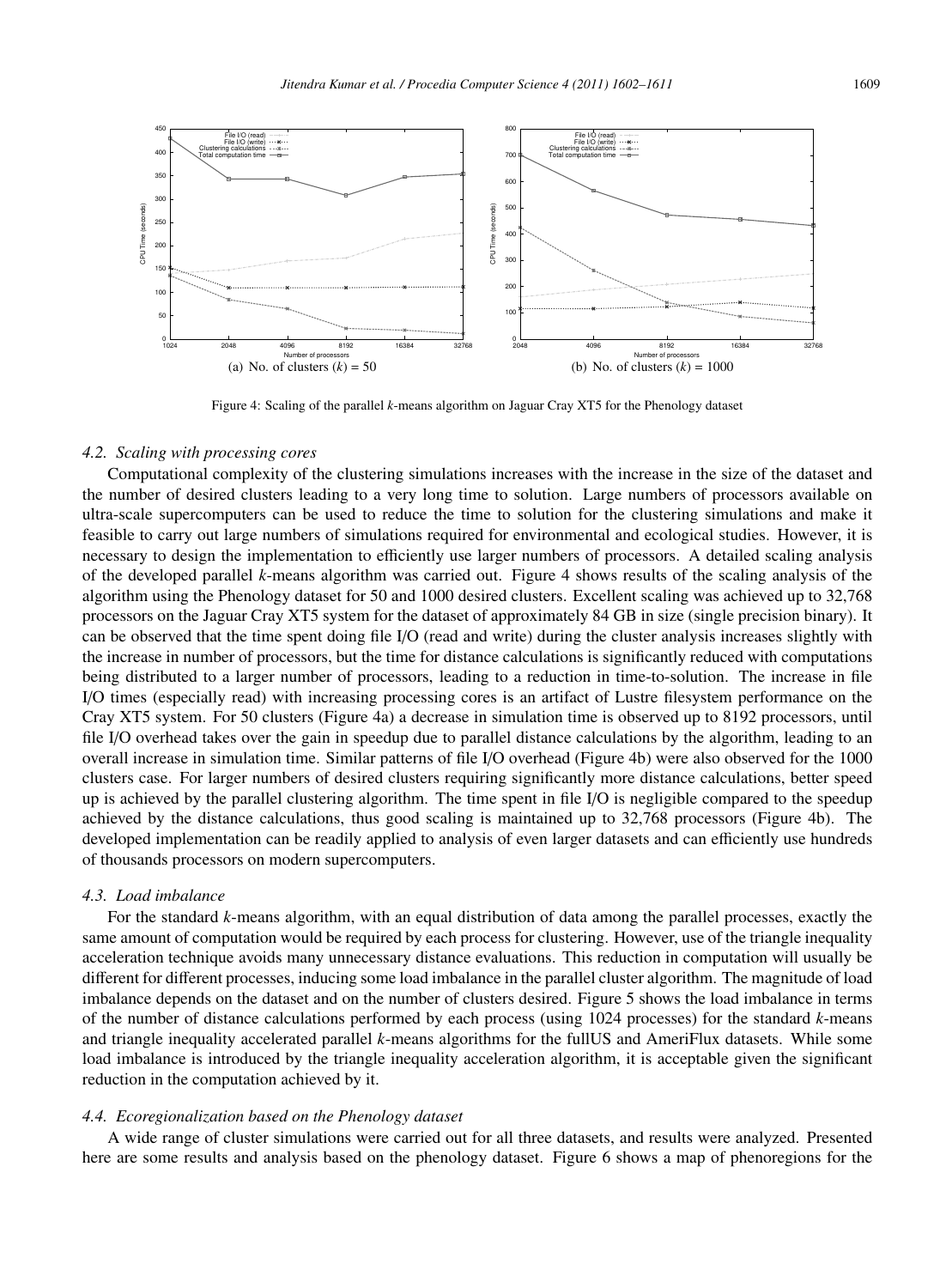

Figure 5: Load imbalance due to triangle inequality acceleration



Figure 6: The 2008 map of 50 phenoregions defined for the CONUS derived from cluster analysis of Phenology data

conterminous United States for the year 2008 derived from geospatiotemporal cluster analysis from the Phenology dataset. Comparison of phenostates over time could allow the identification of abnormal events, like change in vegetation health, forest fires, disease outbreaks, etc. Such analyses are one of the primary motivation for the current work under the U.S. Forest Service's Forest Incidence Recognition and State Tracking (FIRST) program [14]. The results of the cluster analysis of Phenology datasets has been successfully applied to the identification of several anomalous forest incidents, like the mountain pine beetle (MPB) outbreak in Colorado, USA. Figure 7 shows the results of such an analysis of phenostate transition between 2003 and 2008 in Colorado successfully identifying the MPB outbreak.

#### 5. Conclusion

Such efforts as these should make it possible to realistically consider clustering even larger datasets, such as the entire historical run of MODIS data, which has covered the conterminous United States at 500  $m<sup>2</sup>$  resolution every 16 days, from 2002 to present. We envision that such a dataset, in conjunction with parallel clustering implementations such as those described here, could form the basis for a national ecological monitoring and early warning system. This system could compare the state of ecosystems as just observed to all past historical states, checking for deviations from expected or nominal seasonal behavior. Unusual or unexpected activity, once highlighted, could be verified on the ground for the presence of ecological threats like wildfire, insect outbreaks, or invasive species. Once the exhaustive historical clustered states are statistically identified, the assignment of each map cell to the most similar pre-defined